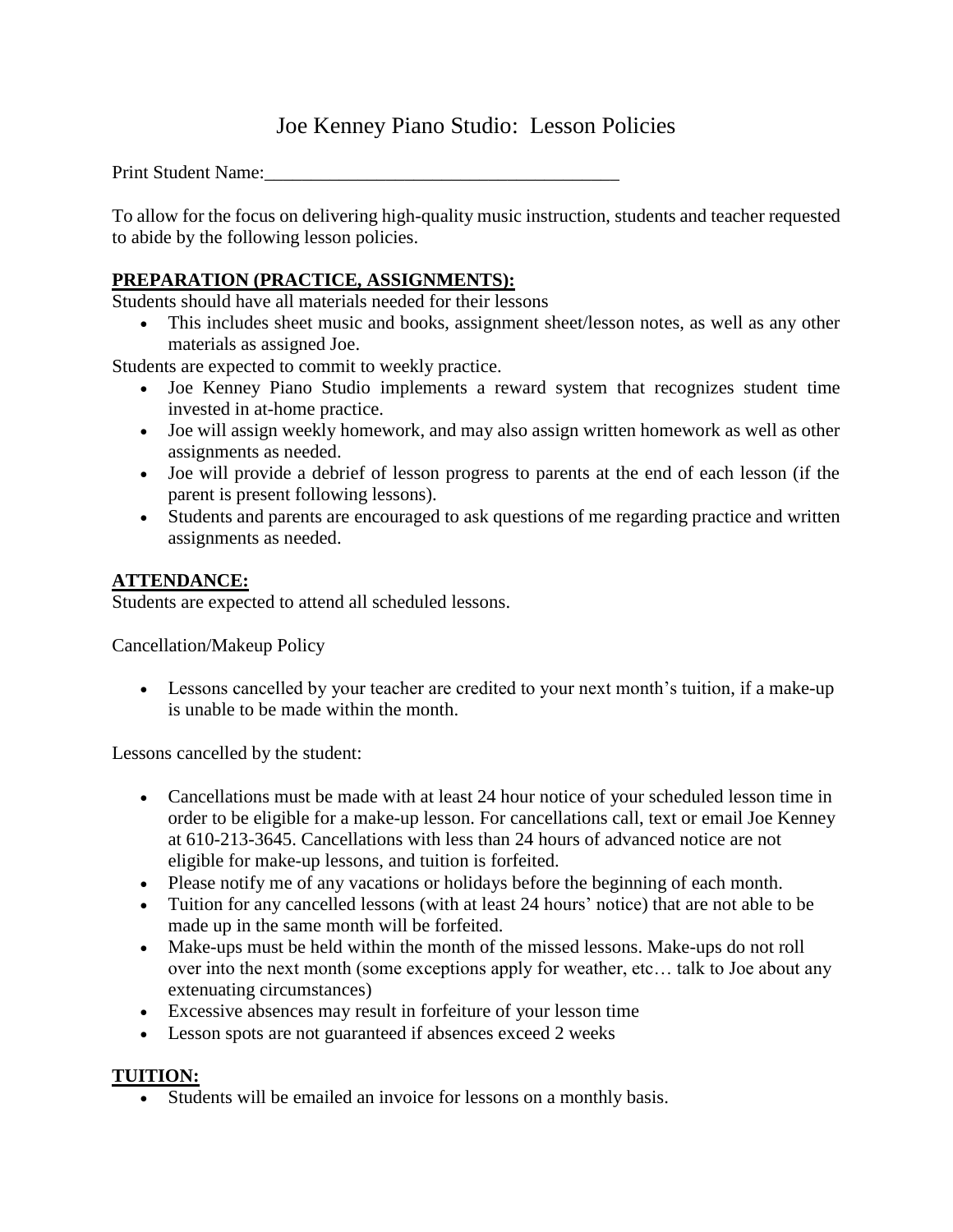- All lesson payments should be made directly to Joe Kenney checks be made out to Joe Kenney.
- Monthly Lesson Payment is due, in full, by the first lesson of the month.
- There is a \$10/week fee for late lesson payments. If you submit your payment within the business week of your first lesson of the month, you will not be penalized.
- Your lesson spot is not held until payment is received.

#### **TUITION DISCOUNTS:**

- Sibling/Family Member Discount: Enroll one student at full tuition and receive 10% off of each additional immediate family members tuition.
- Referral Credit: One free lesson for both person being referred and the person referring, if the new client enrolls in a month of lessons. NOTE: The credit WILL NOT apply to Family members from same household who are referred.

### **ANNUAL RECITAL, STUDENT SPOTLIGHT AND OTHER PERFORMANCES:**

Annual Recital

 Joe Kenney Piano will have an annual recital in late, where we encourage friends and family to attend and celebrate the musical accomplishments of each student.

Community Performances

 Joe Kenney Piano Studio will have regular performances at retirement communities and other local venues, which will be low-pressure events that give students the chance to sign up as they wish, and perform pieces in a forum that is in addition to the annual recital.

### Student Spotlight

 As a way of highlighting students' accomplishments, a student may be recorded and highlighted on [www.joekenneypiano.com.](http://www.joekenneypiano.com/) This is a great way to share the success of the highlighted student with the other students and family and friends. (Note: In order to be eligible for Student Spotlight, the waiver must be signed).

Signature of Parent/Guardian, or Student (if 18 or older)

Date:

If you have any questions about the Lesson Policies, please email me at joe@joekenneypiano.com or call at 610-213-3645